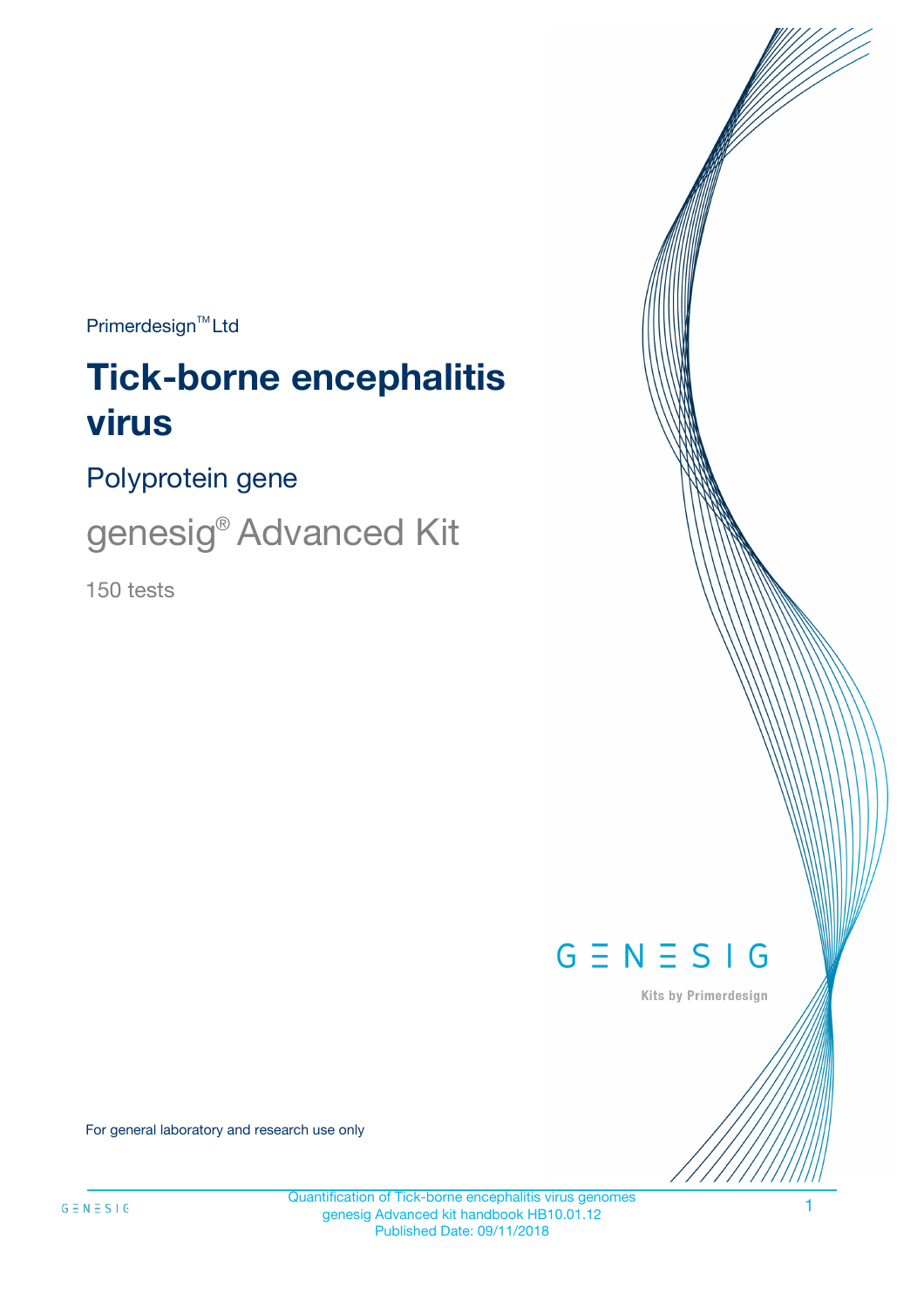### Introduction to Tick-borne encephalitis virus

Tick-borne encephalitis virus (TBEV) is an infectious, arthropod borne virus that affects the human central nervous system. In addition to humans, it also infects ruminants, rodents and certain species of birds. The virus is a member of the genus Flavivirus in the family Flaviviridae and is endemic in several European countries, Russia and some parts of China. Three serotypes of TBEV have been identified worldwide; European, Siberian and Far Eastern. The virus is spherical in shape with a diameter of 40-50 nm. The viral nucleocapsid is 20 -30nm and contains a single stranded positive sense RNA genome of approximately 11.14 kb, encoding 3 structural and 7 nonstructural proteins. The nucleocapsid is surrounded by a host-derived lipid bilayer that contains 2 glycoproteins; membrane protein (M protein) and envelope protein (E protein).

TBEV is primarily transmitted by ticks of the genus Ixodes which serve as both a vector and reservoir of the virus. The European TBEV is primarily transmitted by I. ricinus while the Far Eastern and Siberian subtypes are transmitted mainly by I. persulcates. Humans can also be infected by consuming contaminated unpasteurised dairy products from infected animals although this is rare. Direct person-to-person spread of TBEV is also rare but can occur through blood transfusions or breast feeding. Most infections occur during leisure activities such as hiking, camping or trekking in forested areas where the vectors are abundant. The incidence peaks during the highest period of tick activity which is in spring and early summer, but can occur throughout the year.

The incubation period of TBEV is usually 4 to 28 days and about two thirds of infections are asymptomatic. Milk-borne exposure has a shorter incubation period of 3-4 days. In the early stages of infection the disease often presents itself as a non-specific febrile illness with symptoms including fever, malaise, anorexia, muscle aches, headache and nausea. The most common signs when testing for patients with TBEV are leukopenia and thrombocytopenia. After a few days of remission, 20-30% per cent of patients suffer from the second phase of the disease which involves the central nervous system resulting in aseptic meningitis, encephalitis, or myelitis. Around 10% of the affected patients suffering from this phase would require intensive care and mortality rate is around 1% after onset of the neurological symptoms. The Far Eastern subtype is considered to be the most pathogenic for humans, with a mortality rate of >20%. The Western European subtype is less virulent and less lethal.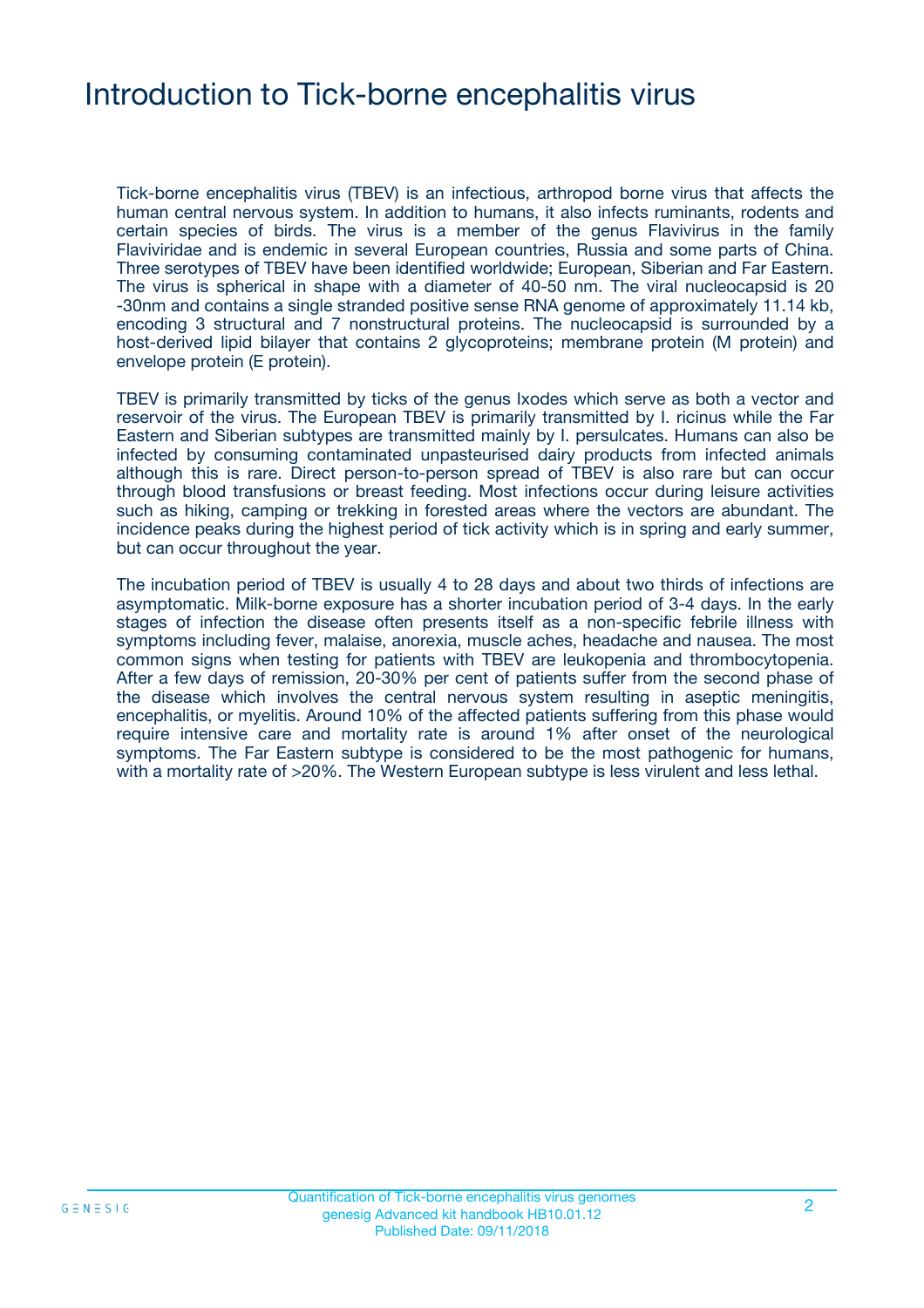# **Specificity**

The Primerdesign genesig Kit for Tick-borne encephalitis virus (TBEV) genomes is designed for the in vitro quantification of TBEV genomes. The kit is designed to have a broad detection profile. Specifically, the primers represent 100% homology with over 95% of the NCBI database reference sequences available at the time of design.

The dynamics of genetic variation means that new sequence information may become available after the initial design. Primerdesign periodically reviews the detection profiles of our kits and when required releases new versions.

If you require further information, or have a specific question about the detection profile of this kit then please send an e.mail to enquiry@primerdesign.co.uk and our bioinformatics team will answer your question.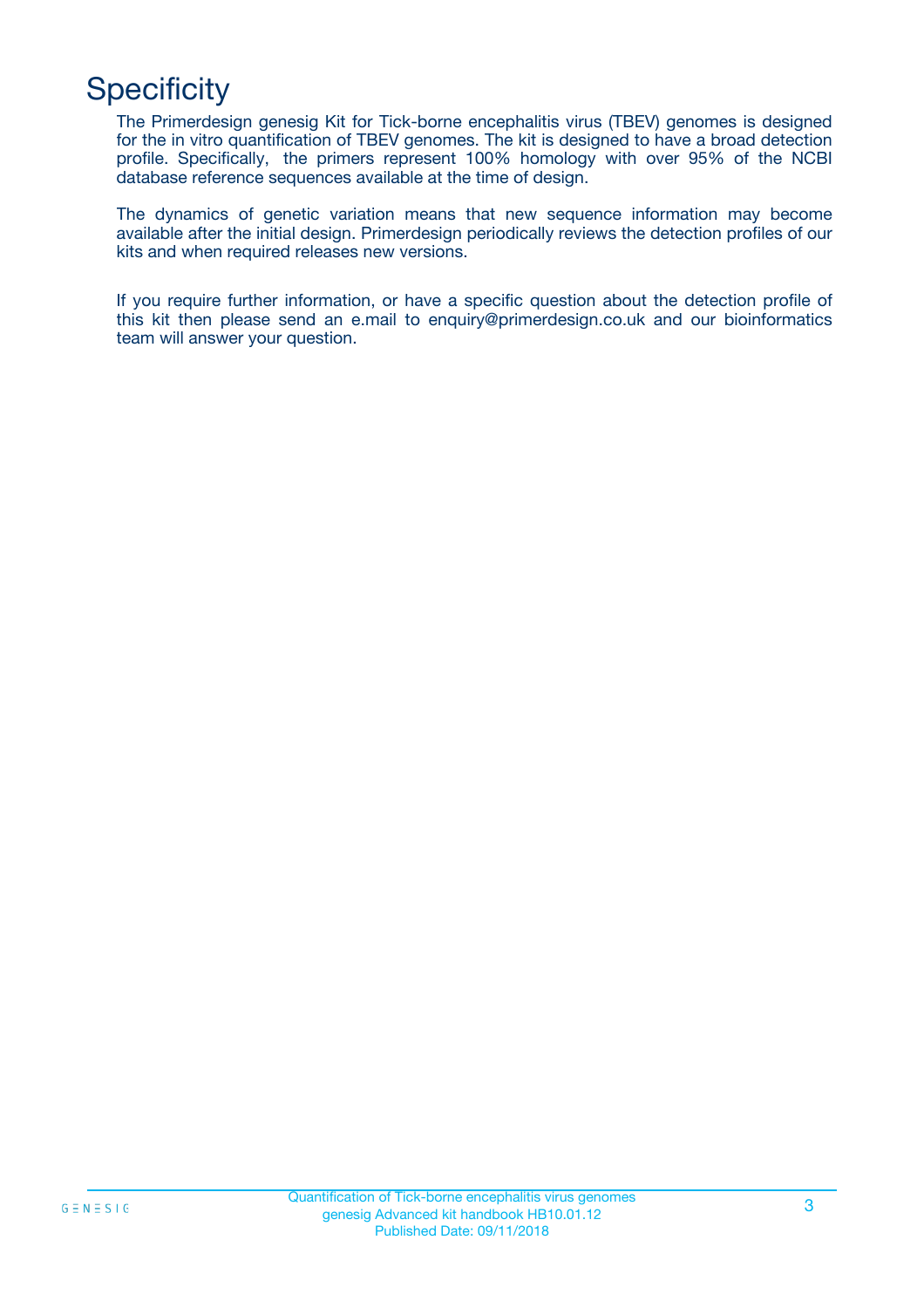### **Kit contents**

- **TBEV specific primer/probe mix (150 reactions BROWN) FAM labelled**
- **TBEV positive control template (for Standard curve RED)**
- **Internal extraction control primer/probe mix (150 reactions BROWN) VIC labelled as standard**
- **Internal extraction control RNA (150 reactions BLUE)**
- **Endogenous control primer/probe mix (150 reactions BROWN) FAM labelled**
- **RNase/DNase free water (WHITE) for resuspension of primer/probe mixes**
- **Template preparation buffer (YELLOW) for resuspension of internal control template, positive control template and standard curve preparation**

### **Reagents and equipment to be supplied by the user**

#### **Real-time PCR Instrument**

#### **Extraction kit**

This kit is recommended for use with genesig Easy DNA/RNA Extraction kit. However, it is designed to work well with all processes that yield high quality RNA and DNA with minimal PCR inhibitors.

#### **oasigTM lyophilised OneStep or Precision**®**PLUS OneStep 2X RT-qPCR Master Mix** Contains complete OneStep RT-qPCR master mix

**Pipettors and Tips**

**Vortex and centrifuge**

**Thin walled 1.5 ml PCR reaction tubes**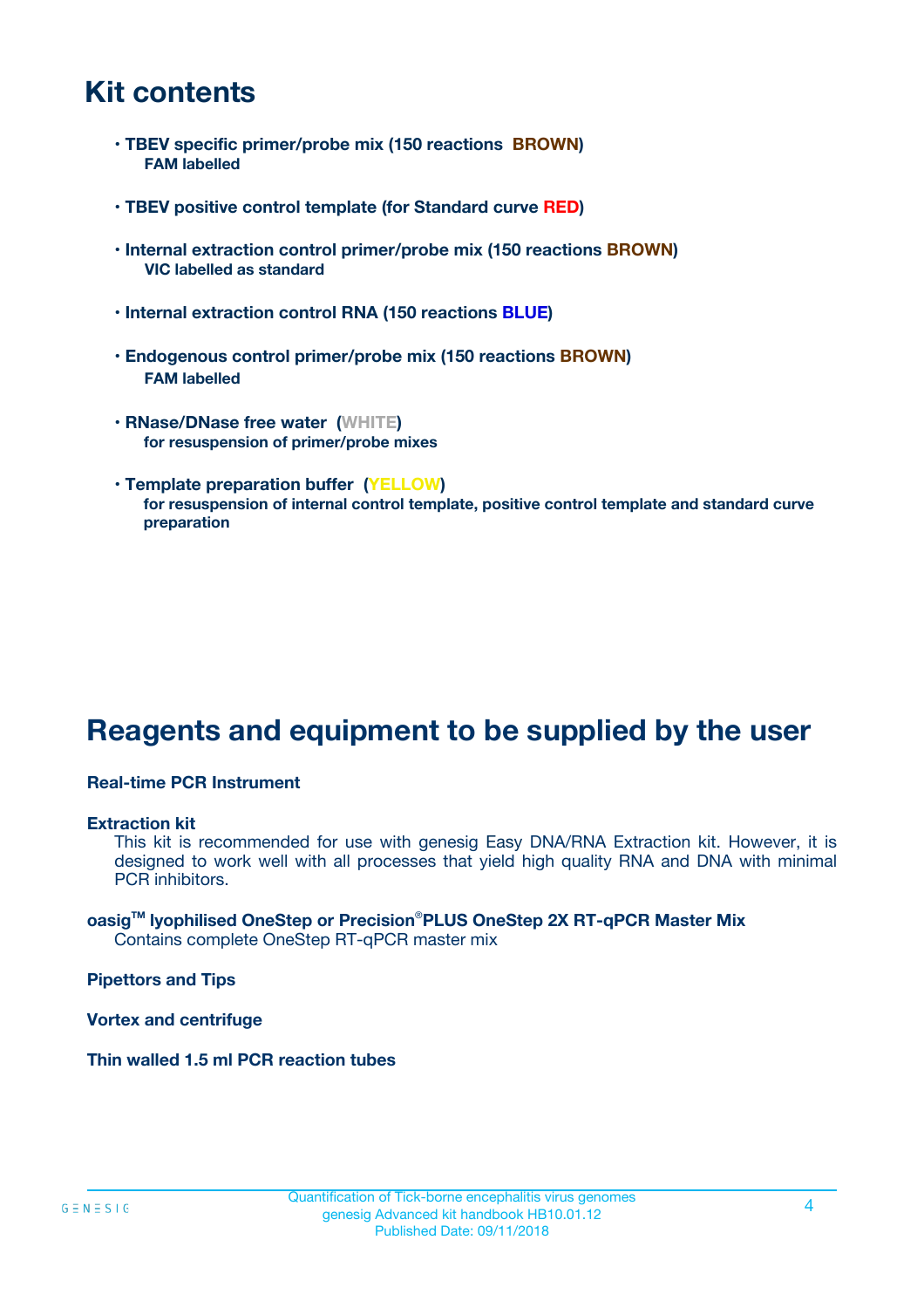### Kit storage and stability

This kit is stable at room temperature but should be stored at -20ºC on arrival. Once the lyophilised components have been resuspended they should not be exposed to temperatures above -20°C for longer than 30 minutes at a time and unnecessary repeated freeze/thawing should be avoided. The kit is stable for six months from the date of resuspension under these circumstances.

If a standard curve dilution series is prepared this can be stored frozen for an extended period. If you see any degradation in this serial dilution a fresh standard curve can be prepared from the positive control.

Primerdesign does not recommend using the kit after the expiry date stated on the pack.

### Suitable sample material

All kinds of sample material suited for PCR amplification can be used. Please ensure the samples are suitable in terms of purity, concentration, and RNA/DNA integrity (An internal PCR control is supplied to test for non specific PCR inhibitors). Always run at least one negative control with the samples. To prepare a negative-control, replace the template RNA sample with RNase/DNase free water.

### Dynamic range of test

Under optimal PCR conditions genesig TBEV detection kits have very high priming efficiencies of >95% and can detect less than 100 copies of target template.

### Notices and disclaimers

This product is developed, designed and sold for research purposes only. It is not intended for human diagnostic or drug purposes or to be administered to humans unless clearly expressed for that purpose by the Food and Drug Administration in the USA or the appropriate regulatory authorities in the country of use. During the warranty period Primerdesign genesig detection kits allow precise and reproducible data recovery combined with excellent sensitivity. For data obtained by violation to the general GLP guidelines and the manufacturer's recommendations the right to claim under guarantee is expired. PCR is a proprietary technology covered by several US and foreign patents. These patents are owned by Roche Molecular Systems Inc. and have been sub-licensed by PE Corporation in certain fields. Depending on your specific application you may need a license from Roche or PE to practice PCR. Additional information on purchasing licenses to practice the PCR process may be obtained by contacting the Director of Licensing at Roche Molecular Systems, 1145 Atlantic Avenue, Alameda, CA 94501 or Applied Biosystems business group of the Applera Corporation, 850 Lincoln Centre Drive, Foster City, CA 94404. In addition, the 5' nuclease assay and other homogeneous amplification methods used in connection with the PCR process may be covered by U.S. Patents 5,210,015 and 5,487,972, owned by Roche Molecular Systems, Inc, and by U.S. Patent 5,538,848, owned by The Perkin-Elmer Corporation.

### Trademarks

Primerdesign™ is a trademark of Primerdesign Ltd.

genesig® is a registered trademark of Primerdesign Ltd.

The PCR process is covered by US Patents 4,683,195, and 4,683,202 and foreign equivalents owned by Hoffmann-La Roche AG. BI, ABI PRISM® GeneAmp® and MicroAmp® are registered trademarks of the Applera Genomics (Applied Biosystems Corporation). BIOMEK® is a registered trademark of Beckman Instruments, Inc.; iCycler™ is a registered trademark of Bio-Rad Laboratories, Rotor-Gene is a trademark of Corbett Research. LightCycler™ is a registered trademark of the Idaho Technology Inc. GeneAmp®, TaqMan® and AmpliTaqGold® are registered trademarks of Roche Molecular Systems, Inc., The purchase of the Primerdesign ™ reagents cannot be construed as an authorization or implicit license to practice PCR under any patents held by Hoffmann-LaRoche Inc.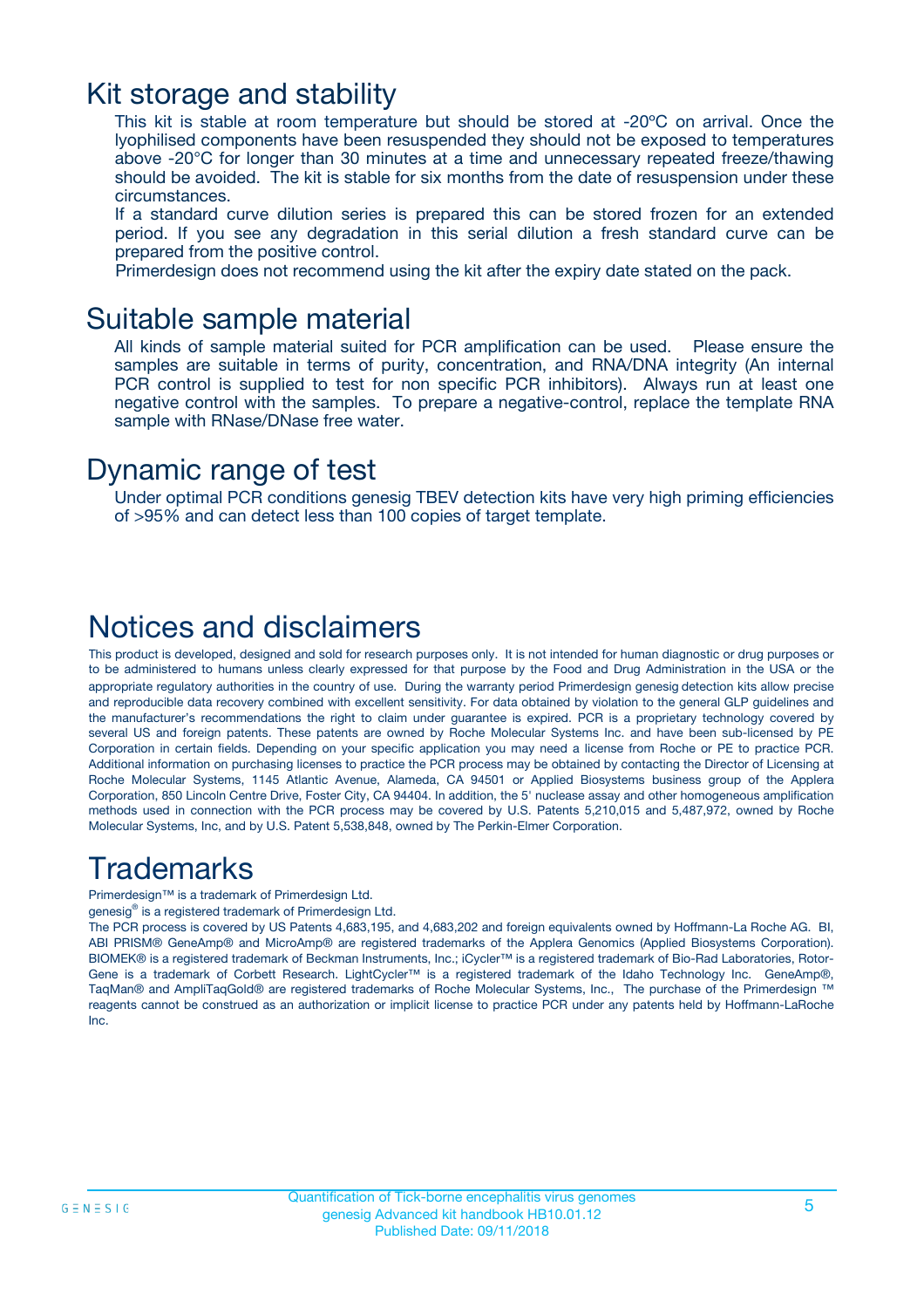### **Principles of the test**

#### **Real-time PCR**

A TBEV specific primer and probe mix is provided and this can be detected through the FAM channel.

The primer and probe mix provided exploits the so-called TaqMan® principle. During PCR amplification, forward and reverse primers hybridize to the TBEV cDNA. A fluorogenic probe is included in the same reaction mixture which consists of a DNA probe labeled with a 5`-dye and a 3`-quencher. During PCR amplification, the probe is cleaved and the reporter dye and quencher are separated. The resulting increase in fluorescence can be detected on a range of qPCR platforms.

#### **Positive control**

For copy number determination and as a positive control for the PCR set up, the kit contains a positive control template.

This can be used to generate a standard curve of TBEV copy number / Cq value. Alternatively the positive control can be used at a single dilution where full quantitative analysis of the samples is not required. Each time the kit is used, at least one positive control reaction must be included in the run. A positive result indicates that the primers and probes for detecting the target TBEV gene worked properly in that particular experimental scenario. If a negative result is obtained the test results are invalid and must be repeated. Care should be taken to ensure that the positive control does not contaminate any other kit component which would lead to false-positive results. This can be achieved by handling this component in a Post PCR environment. Care should also be taken to avoid cross-contamination of other samples when adding the positive control to the run. This can be avoided by sealing all other samples and negative controls before pipetting the positive control into the positive control well.

#### **Negative control**

To validate any positive findings a negative control reaction should be included every time the kit is used. For this reaction the RNase/DNase free water should be used instead of template. A negative result indicates that the reagents have not become contaminated while setting up the run.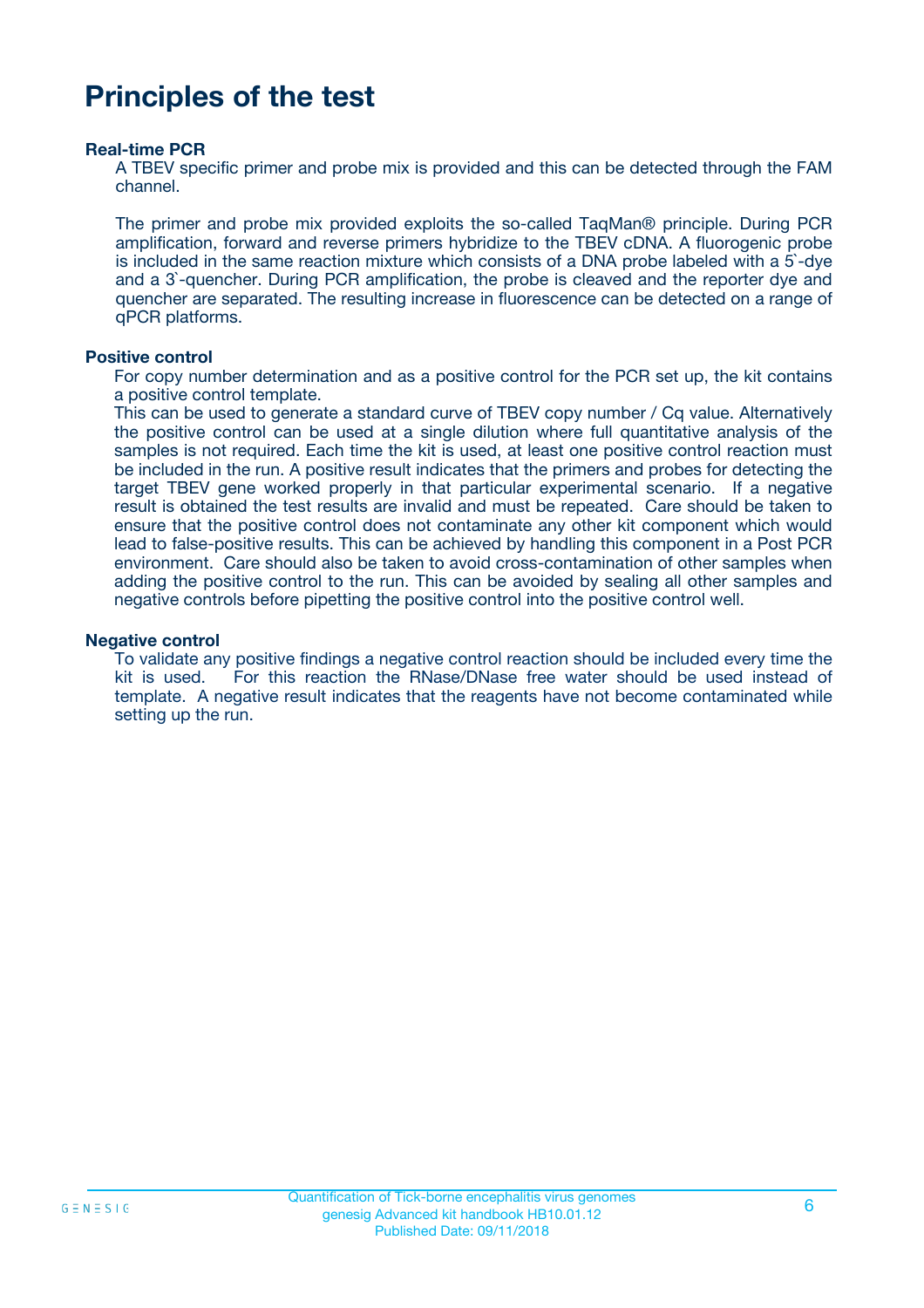#### **Internal RNA extraction control**

When performing RNA extraction, it is often advantageous to have an exogenous source of RNA template that is spiked into the lysis buffer. This control RNA is then co-purified with the sample RNA and can be detected as a positive control for the extraction process. Successful co-purification and qPCR for the control RNA also indicates that PCR inhibitors are not present at a high concentration.

A separate qPCR primer/probe mix are supplied with this kit to detect the exogenous RNA using qPCR. The PCR primers are present at PCR limiting concentrations which allows multiplexing with the target sequence primers. Amplification of the control cDNA does not interfere with detection of the TBEV target cDNA even when present at low copy number. The Internal control is detected through the VIC channel and gives a Cq value of 28+/-3 depending on the level of sample dilution.

#### **Endogenous control**

To confirm extraction of a valid biological template, a primer and probe mix is included to detect an endogenous gene. Detection of the endogenous control is through the FAM channel and it is NOT therefore possible to perform a multiplex with the TBEV primers. A poor endogenous control signal may indicate that the sample did not contain sufficient biological material.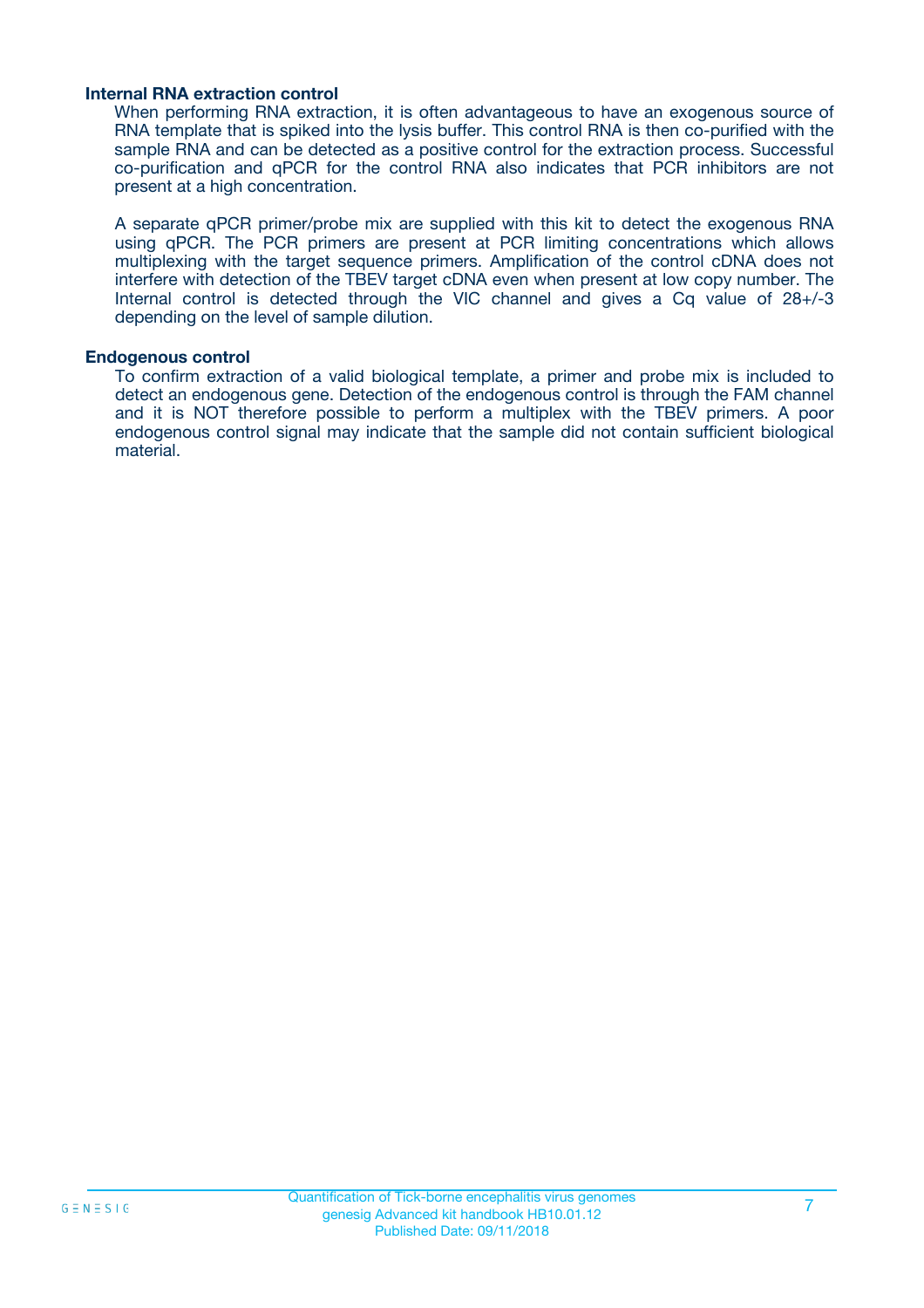### Resuspension protocol

To minimize the risk of contamination with foreign DNA, we recommend that all pipetting be performed in a PCR clean environment. Ideally this would be a designated PCR lab or PCR cabinet. Filter tips are recommended for all pipetting steps.

- **1. Pulse-spin each tube in a centrifuge before opening.** This will ensure lyophilised primer and probe mix is in the base of the tube and is not spilt upon opening the tube.
- **2. Resuspend the primer/probe mixes in the RNase/DNase free water supplied, according to the table below:**

To ensure complete resuspension, vortex each tube thoroughly.

| Component - resuspend in water                       | Volume   |
|------------------------------------------------------|----------|
| <b>Pre-PCR pack</b>                                  |          |
| TBEV primer/probe mix (BROWN)                        | $165$ µl |
| Internal extraction control primer/probe mix (BROWN) | $165$ µl |
| Endogenous control primer/probe mix (BROWN)          | 165 µl   |

**3. Resuspend the internal control template and positive control template in the template preparation buffer supplied, according to the table below:** To ensure complete resuspension, vortex each tube thoroughly.

| Component - resuspend in template preparation buffer |             |  |  |
|------------------------------------------------------|-------------|--|--|
| <b>Pre-PCR heat-sealed foil</b>                      |             |  |  |
| Internal extraction control RNA (BLUE)               |             |  |  |
| <b>Post-PCR heat-sealed foil</b>                     |             |  |  |
| TBEV Positive Control Template (RED) *               | $500$ $\mu$ |  |  |

\* This component contains high copy number template and is a VERY significant contamination risk. It must be opened and handled in a separate laboratory environment, away from the other components.

### RNA extraction

The internal extraction control RNA can be added either to the RNA lysis/extraction buffer or to the RNA sample once it has been resuspended in lysis buffer.

#### **DO NOT add the internal extraction control RNA directly to the unprocessed biological sample as this will lead to degradation and a loss in signal.**

- **1. Add 4µ**l **of the Internal extraction control RNA (BLUE) to each sample in RNA lysis/extraction buffer per sample.**
- **2. Complete RNA extraction according to the manufacturer's protocols.**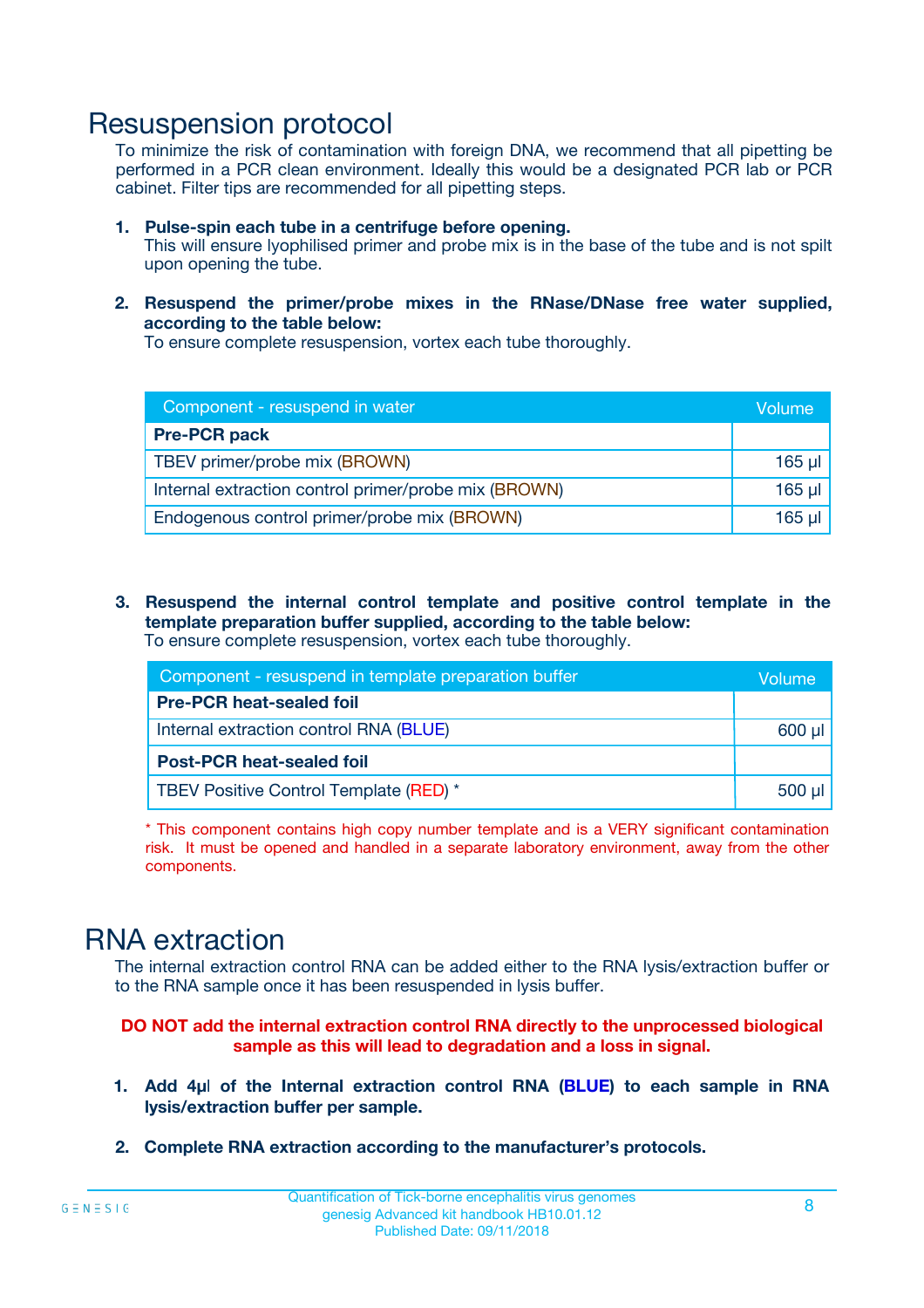# OneStep RT-qPCR detection protocol

#### **For optimum performance and sensitivity.**

All pipetting steps and experimental plate set up should be performed on ice. After the plate is poured proceed immediately to the OneStep amplification protocol. Prolonged incubation of reaction mixes at room temperature can lead to PCR artifacts that reduce the sensitivity of detection.

#### **1. For each RNA sample prepare a reaction mix according to the table below: Include sufficient reactions for positive and negative controls.**

| Component                                                    | <b>Volume</b> |
|--------------------------------------------------------------|---------------|
| oasig OneStep or PrecisionPLUS OneStep 2X RT-qPCR Master Mix | $10 \mu$      |
| TBEV primer/probe mix (BROWN)                                | 1 µI          |
| Internal extraction control primer/probe mix (BROWN)         | 1 µI          |
| RNase/DNase free water (WHITE)                               | $3 \mu$       |
| <b>Final Volume</b>                                          | 15 µl         |

**2. For each RNA sample prepare an endogenous control reaction according to the table below (optional):**

This control reaction will provide crucial information regarding the quality of the biological sample.

| Component                                                    | Volume          |
|--------------------------------------------------------------|-----------------|
| oasig OneStep or PrecisionPLUS OneStep 2X RT-qPCR Master Mix | 10 µl           |
| Endogenous control primer/probe mix (BROWN)                  | 1 µl            |
| <b>RNase/DNase free water (WHITE)</b>                        | $4 \mu$         |
| <b>Final Volume</b>                                          | $15$ µl $\vert$ |

- **3. Pipette 15µl of these mixes into each well according to your qPCR experimental plate set up.**
- **4. Pipette 5µl of RNA template into each well, according to your experimental plate set up.**

For negative control wells use 5µl of RNase/DNase free water. The final volume in each well is 20µl.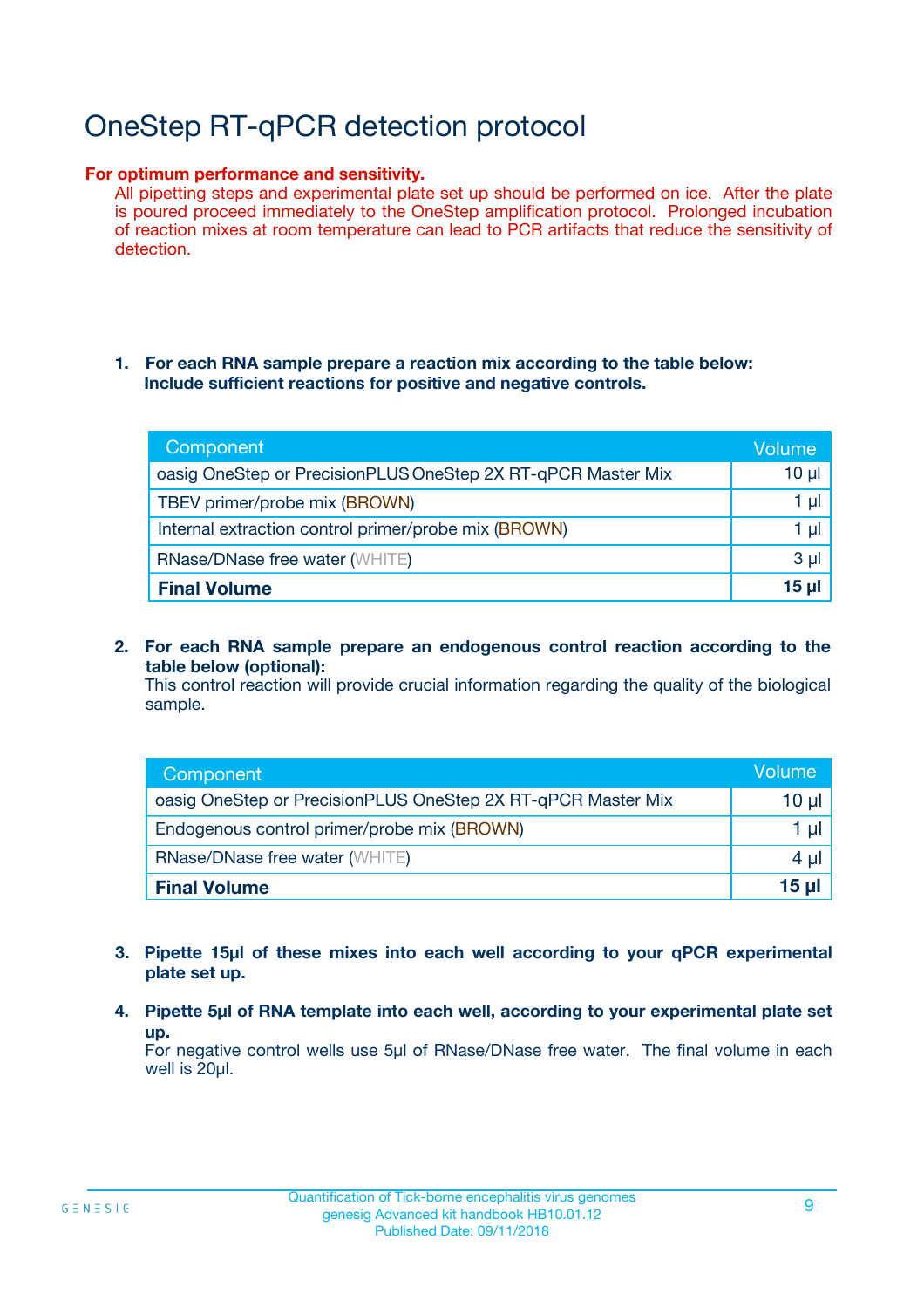**5. If a standard curve is included for quantitative analysis prepare a reaction mix according to the table below:**

| Component                                                    | Volume       |
|--------------------------------------------------------------|--------------|
| oasig OneStep or PrecisionPLUS OneStep 2X RT-qPCR Master Mix | $10 \mu$     |
| TBEV primer/probe mix (BROWN)                                |              |
| <b>RNase/DNase free water (WHITE)</b>                        | 4 µ          |
| <b>Final Volume</b>                                          | <u>15 µl</u> |

- **6. Preparation of standard curve dilution series.**
	- **1) Pipette 90µl of template preparation buffer into 5 tubes and label 2-6**
	- **2) Pipette 10µl of Positive Control Template (RED) into tube 2**
	- **3) Vortex thoroughly**
	- **4) Change pipette tip and pipette 10 µl from tube 2 into tube 3**
	- **5) Vortex thoroughly**

**Repeat steps 4 and 5 to complete the dilution series**

| <b>Standard Curve</b>         | <b>Copy Number</b>     |
|-------------------------------|------------------------|
| Tube 1 Positive control (RED) | $2 \times 10^5$ per µl |
| Tube 2                        | $2 \times 10^4$ per µl |
| Tube 3                        | $2 \times 10^3$ per µl |
| Tube 4                        | $2 \times 10^2$ per µl |
| Tube 5                        | 20 per µl              |
| Tube 6                        | 2 per µl               |

**7. Pipette 5µl of standard template into each well for the standard curve according to your plate set-up**

The final volume in each well is 20µl.

### OneStep RT-qPCR Amplification Protocol

Amplification conditions using oasig OneStep or PrecisionPLUS OneStep 2X RT-qPCR Master Mix.

|             | <b>Step</b>                  | <b>Time</b>      | <b>Temp</b> |
|-------------|------------------------------|------------------|-------------|
|             | <b>Reverse Transcription</b> | $10 \text{ min}$ | 55 °C       |
|             | Enzyme activation            | 2 min            | 95 °C       |
| Cycling x50 | Denaturation                 | 10 <sub>s</sub>  | 95 °C       |
|             | <b>DATA COLLECTION *</b>     | 60 s             | 60 °C       |

\* Fluorogenic data should be collected during this step through the FAM and VIC channels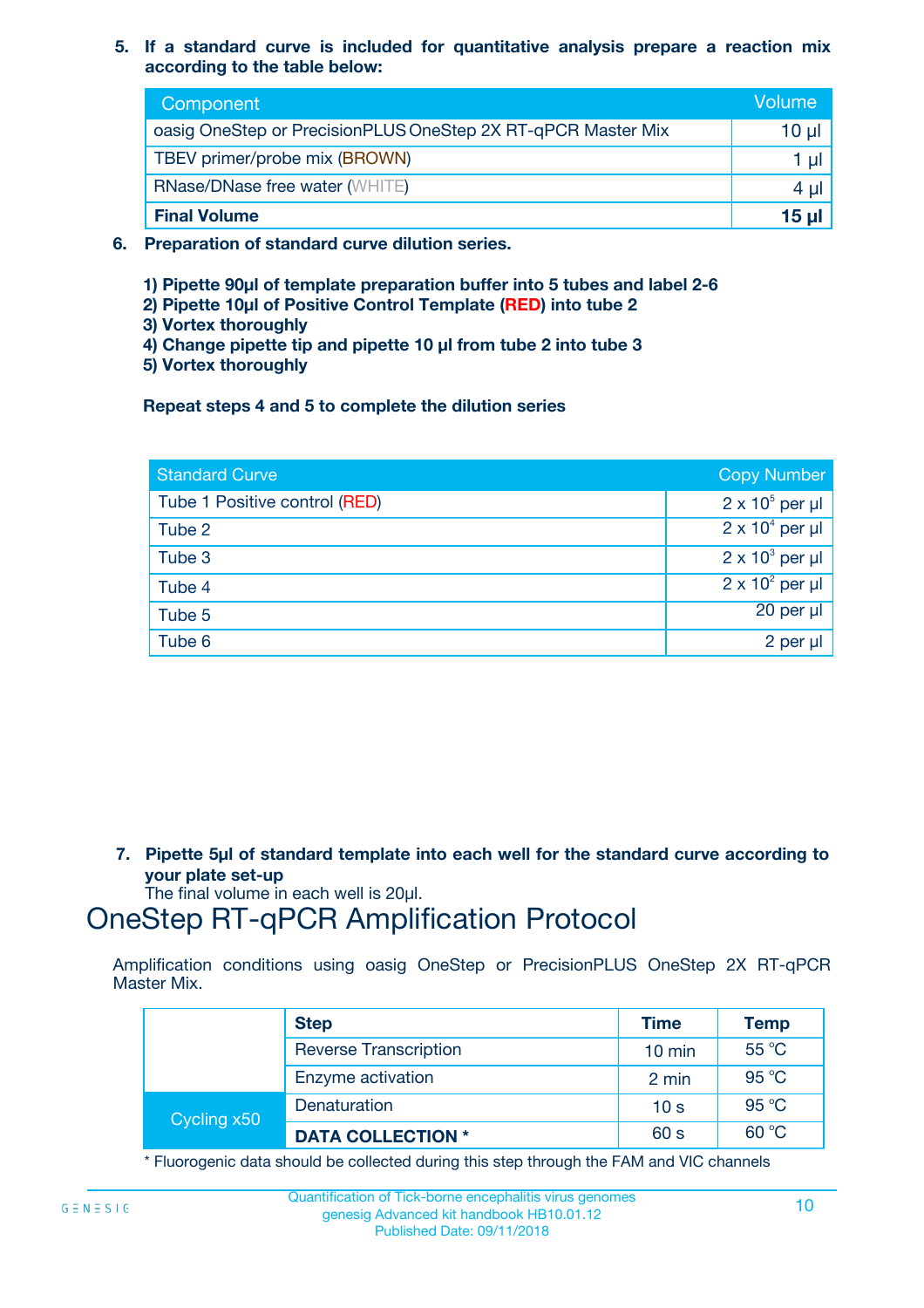### Interpretation of results

| <b>Target</b><br>(FAM) | Internal<br>control<br>(NIC) | <b>Positive</b><br>control | <b>Negative</b><br>control | Interpretation                                                                                                  |
|------------------------|------------------------------|----------------------------|----------------------------|-----------------------------------------------------------------------------------------------------------------|
| $\leq 30$              | $+ 1 -$                      | ÷                          |                            | <b>POSITIVE QUANTITATIVE RESULT</b><br>calculate copy number                                                    |
| > 30                   | ٠                            | ÷                          |                            | <b>POSITIVE QUANTITATIVE RESULT</b><br>calculate copy number                                                    |
| > 30                   |                              | ÷                          |                            | <b>POSITIVE QUALITATIVE RESULT</b><br>do not report copy number as this<br>may be due to poor sample extraction |
|                        | ÷                            | ÷                          |                            | <b>NEGATIVE RESULT</b>                                                                                          |
| $+ 1 -$                | $+ 1 -$                      | ÷                          | $\leq$ 35                  | <b>EXPERIMENT FAILED</b><br>due to test contamination                                                           |
| $+ 1 -$                | $+ 1 -$                      | ÷                          | > 35                       | $\star$                                                                                                         |
|                        |                              | ÷                          |                            | <b>SAMPLE PREPARATION FAILED</b>                                                                                |
|                        |                              |                            |                            | <b>EXPERIMENT FAILED</b>                                                                                        |

Positive control template (**RED**) is expected to amplify between Cq 16 and 23. Failure to satisfy this quality control criterion is a strong indication that the experiment has been compromised.

\*Where the test sample is positive and the negative control is positive with a  $Cq > 35$ , the sample must be reinterpreted based on the relative signal strength of the two results:



If the sample amplifies  $> 5$  Cq earlier than the negative control then the sample should be reinterpreted (via the table above) with the negative control verified as negative.



If the sample amplifies  $< 5$  Cq earlier than the negative control then the positive sample result is invalidated and the result should be determined inconclusive due to test contamination. The test for this sample should be repeated.